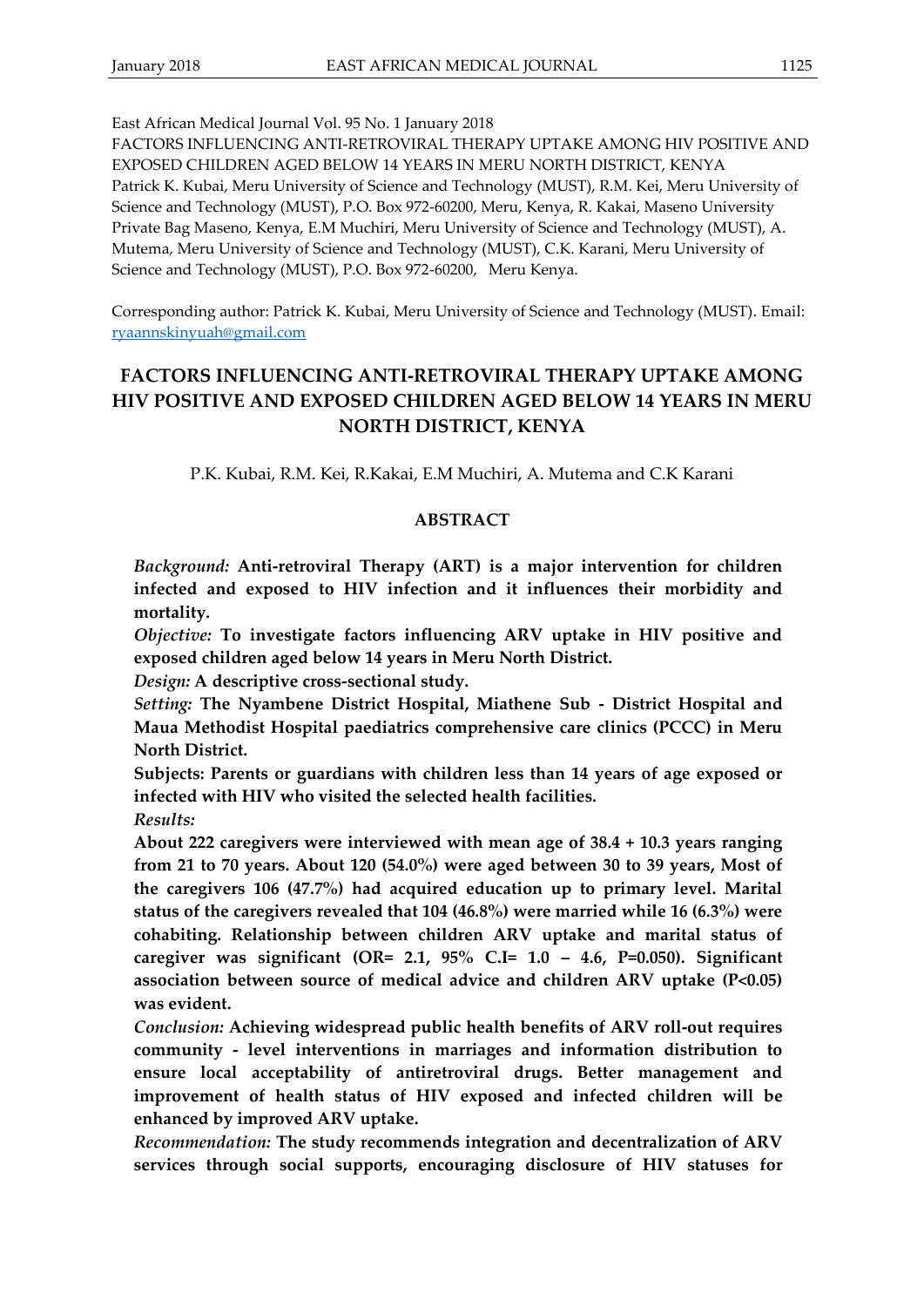# **positive living and enhanced ARV uptake and enhanced awareness creation on ARVs and HIV information to caregivers at all levels.**

#### **INTRODUCTION**

Paediatrics HIV, ARVs and AIDS is a major cause of infant and childhood morbidity and mortality in Africa. Children under five years of age with HIV and AIDS now accounts for 7.7% of mortality worldwide. AIDS already accounts for a rise of more than 19% in infant mortality and a 36% rise in under five mortality and together with factors such as declining immunization, HIV and AIDS is threatening life and well-being of children and infants (1). In industrialised countries in North America and Europe, paediatric HIV infection has largely been controlled otherwise in these settings, HIV testing is part of routine antenatal care, combined with appropriate antiretroviral drug regiments, elective caesarean section, health education, HIV counselling and complete avoidance of breast-feeding have translated into HIV mother-to-child transmission rates of less than 2% (2,3). In Africa, on the other hand, high rates of maternal HIV infection, high birth rates, lack of access to currently available and feasible interventions like ARVs and widespread practice of prolonged breast-feeding have translated into a high burden of paediatric HIV disease. Transmission risk for a child born to HIV-infected mother in an African setting without ARV and other interventions stands at 30 – 40% and in most of sub-Saharan Africa there are limited paediatric HIV diagnostic and care facilities. Most HIV-infected children, like adults, are diagnosed and managed very late in the course of HIV and AIDS illness, or not at all (4, 5). Efforts to expand care and ARV treatment for children have rapidly improved uptake of available child health interventions for reducing paediatric HIV infection in industrialized countries. These interventions reach less than 10% of the population in the sub Saharan African countries that are most affected. The challenges cited for paediatric ART in other countries in the region includes; health policies, lack of sufficiently trained health care personnel, and inadequate facilities, complexity of drug regiments and formulations. Therefore access to currently available, effective care and treatment options has also been a major obstacle. These factors make it difficult for children to be identified and referred into appropriate HIV and AIDS care services (6).

#### **MATERIALS AND METHODS**

*Study design and site:* This was descriptive cross-sectional study. Conducted in Meru North District to determine factors influencing ARV uptake at the Nyambene District Hospital (NDH), Miathene Sub - District Hospital (MSDH) and Maua Methodist Hospital (MMH) paediatrics comprehensive care clinics (PCCC). The parents and guardians of children aged less than 14 years exposed or infected with HIV were recruited as they visited selected health facilities. A questionnaire, Key Informant Interview and Focused Group discussion guides were used to obtain information from the study subjects.

*Study population:* About 222 caregivers (parents and guardians) of children aged below 14 years attending Paediatric Comprehensive Care Clinic (PCCC) were enrolled from the sampled study sites.

*Sampling:* The study enrolled a total of 222 participants who gave informed consent. These were parents/guardians with their children.

*Ethical considerations:* The study protocol was reviewed and approved by Maseno University Ethics Review Committee prior to commencement of the study. Participants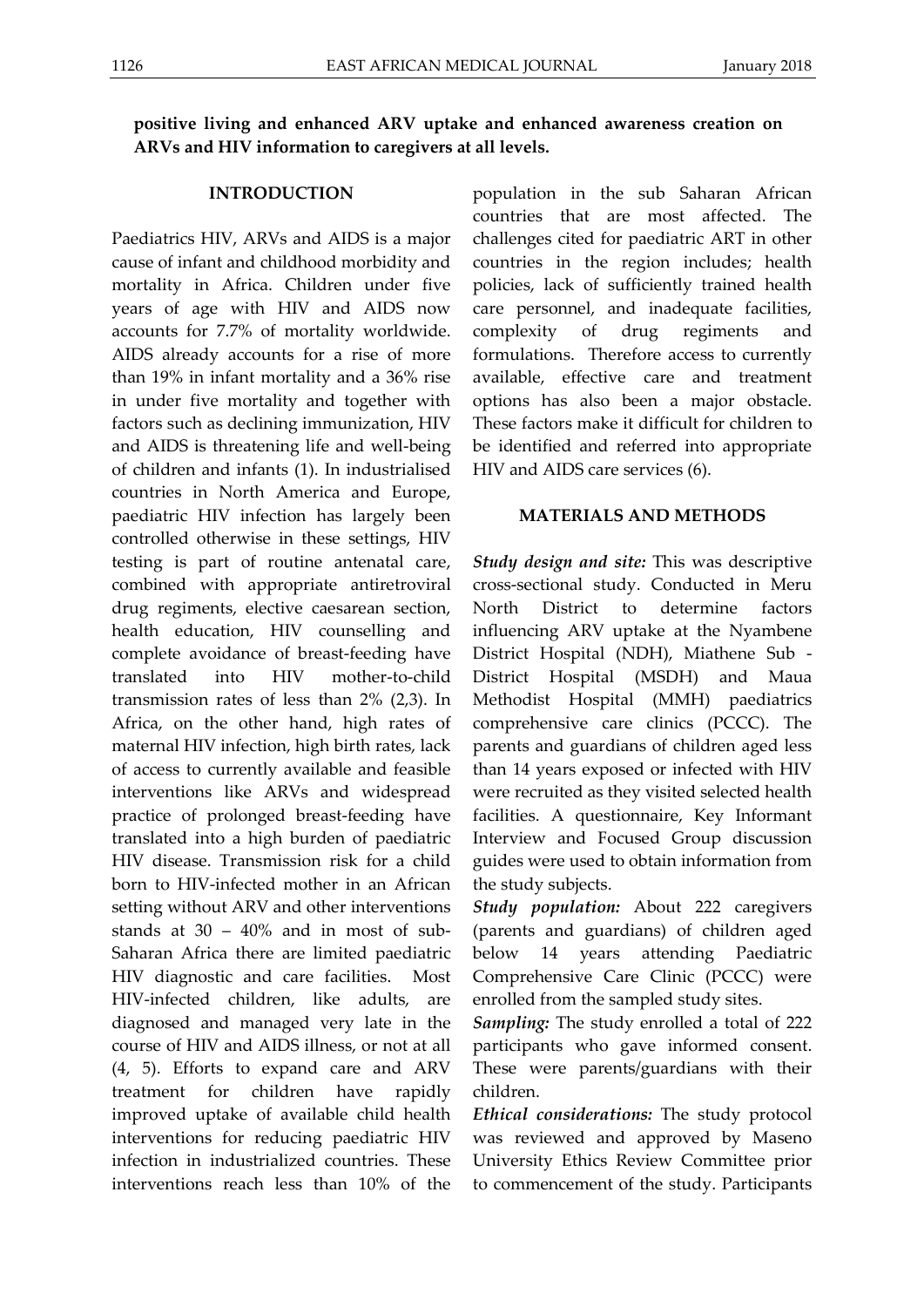were asked to give written informed consent for them to participate in the study and participation was entirely voluntary. No invasive procedures were carried out and no adverse events were experienced during the study.

*Statistical analysis:* The data were analyzed using statistical package for social scientists (SPSS/PCTM) software. The data on etiology was analyzed using descriptive statistics and results expressed as rates and proportions. Chi square test and Odds ratio were used to test the associations of factors influencing uptake of anti-retroviral drugs among children. P-value of less than 0.05 was considered significant.

### **RESULTS**

A total of 222 caregivers were interviewed and information about their children recorded. Recruited from three paediatric comprehensive care clinic (PCCC) study sites namely; NDH PCCC 89 (40.5%), MMH PCCC 104 (45.5%) and MSDH PCCC 29 (14.0%). Among the caregivers, 24.3% were males and 75.7% were females. Their mean age of 38.4 + 10.3 years ranging from 21 to 70 years.

### *Age of caregivers*

Among the 222 interviewed caregivers 30 (13.5%) were aged between 20 and 29 years, most of them 120 (54.0%) were aged between 30 to 39 years, 45 (20.3%) between 40 to 49 years, 12 (5.4%) between 50 to 59 years, while 15 (6.8%) of that were aged 60 years and above.

### *Place of Residence*

Majority of the children caregivers 174 (78.4%) resided in rural area, while 31 (14.0%) resided in urban settlement, while about 17 (7.6%) declined to disclose their residence. Household family size varied between 1 and 14 members per household. (13.1%) of the households had 1 to 2 members. Over 123 (50.0%) of the households had 3 to 4 members, followed by 54 (24.3%) with 5 to 6 members, while 16 (7.2%) had more than 6 members.

### *Caregiver's level of Education*

Caregiver's level of education varied from those who have never attended school to the highest tertiary/college education, 41 (18.5%) of the caregivers had never gone to school. Most of the caregivers 106 (47.7%) had acquired education up to primary level, followed by 54 (24.3%) with secondary and 21 (9.5%) had Tertiary/college education as shown in Figure 1. *"According to focused group discussions (FGDs) done with a psychosocial support group it concurs with above that the level of education is not a key determinant of ARV uptake, most caregivers were confirmed to have basic education".*

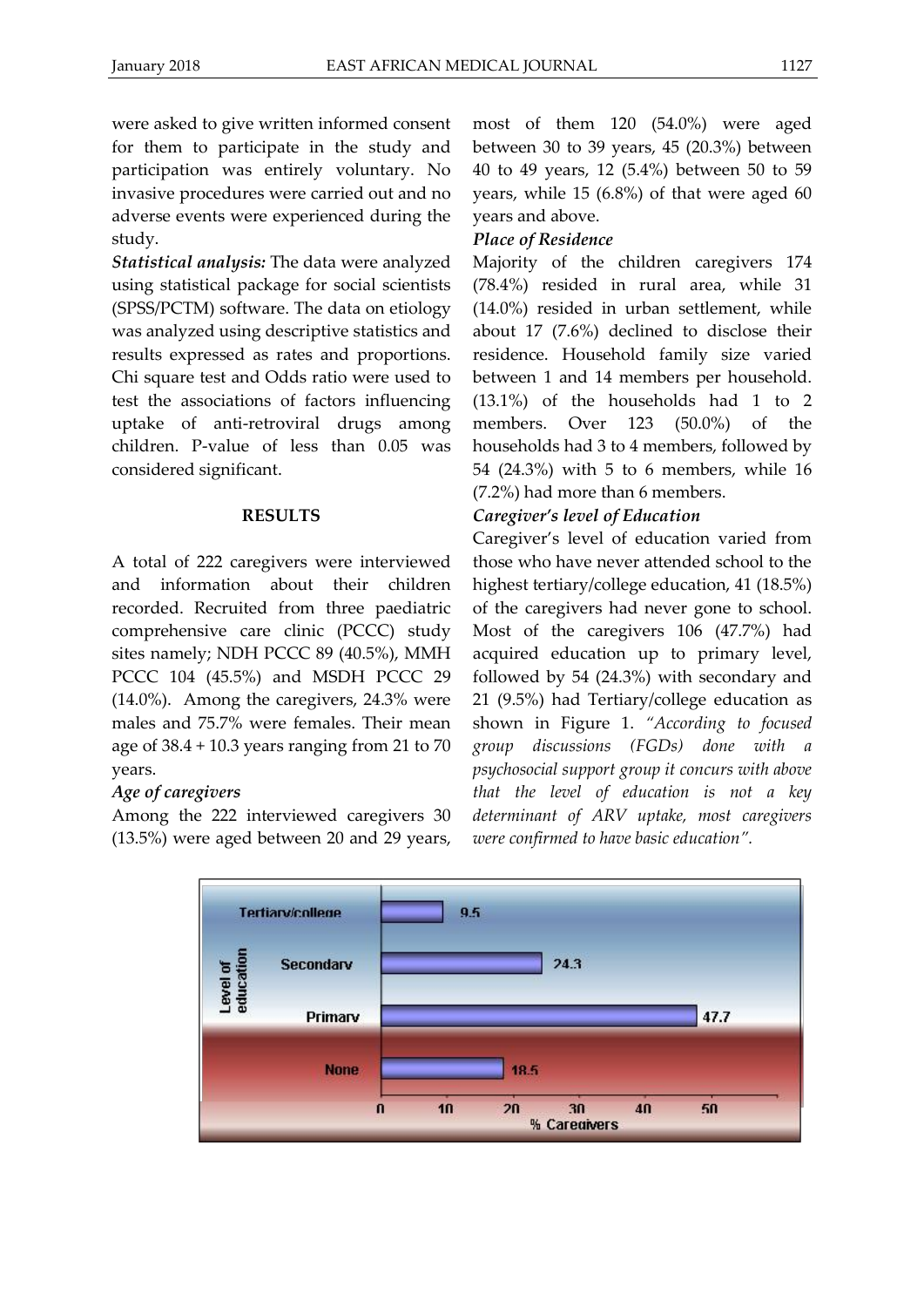| Characteristics            | $N=222$        | $\mathbf{O}_{\mathbf{O}}^{\prime}$ |
|----------------------------|----------------|------------------------------------|
| Sex:                       |                |                                    |
| Male                       | 54             | 24.3                               |
| Female                     | 168            | 75.7                               |
| Age in years:              |                |                                    |
| $20 - 29$                  | 30             | 13.5                               |
| $30 - 39$                  | 120            | 54.1                               |
| $40 - 49$                  | 45             | 20.3                               |
| $50 - 59$                  | 12             | 5.4                                |
| 60 and more                | 15             | 6.8                                |
| Place of residence:        |                |                                    |
| Urban or Estate            | 31             | 14.0                               |
| Rural                      | 174            | 78.4                               |
| Others /declined           | 17             | 7.6                                |
| <b>Family Size</b>         |                |                                    |
| $1 - 2$                    | 29             | 13.1                               |
| $3 - 4$                    | 123            | 55.4                               |
| $5 - 6$                    | 54             | 24.3                               |
| More than 6                | 16             | 7.2                                |
| <b>Education level:</b>    |                |                                    |
| Never attended school      | 41             | 18.5                               |
| Primary                    | 106            | 47.7                               |
| Secondary                  | 54             | 24.3                               |
| Tertiary/college           | 21             | 9.5                                |
| Marital status:            |                |                                    |
| Single                     | 14             | 6.3                                |
| Married                    | 104            | 46.8                               |
| Cohabiting                 | 6              | 2.7                                |
| Cohabiting with married    | 8              | 3.6                                |
| Divorced                   | 38             | 17.1                               |
| Widowed                    | 48             | 21.6                               |
| Declined to answer         | $\overline{4}$ | 1.8                                |
| Relationship to the child: |                |                                    |
| Parent                     | 170            | 76.6                               |
| Relatives                  | 47             | 21.2                               |
| Other Guardians            | 5              | 2.3                                |

**Table 1** *Socio-demographic Characteristics of the Caregivers*

# **Relationship between Socio-demographic Factors of the Caregivers and Children ARV Uptake**

Selected demographic characteristics were analyzed to establish whether or not they were significantly associated with children ARV uptake. Relationship between children ARV uptake and age of caregiver was not statistically significant at any age category with reference to age category 20 – 29 (P=0.17). Although not statistically significant, children whose caregivers were in age category 40 – 49 years were twice more likely to uptake ARV treatment compared to the other age categories (OR = 2.2, 95% Cl = 0.7 – 7.8, P= 0.2). Similarly, children under care of guardians rather than biological parents were 1.5 times more likely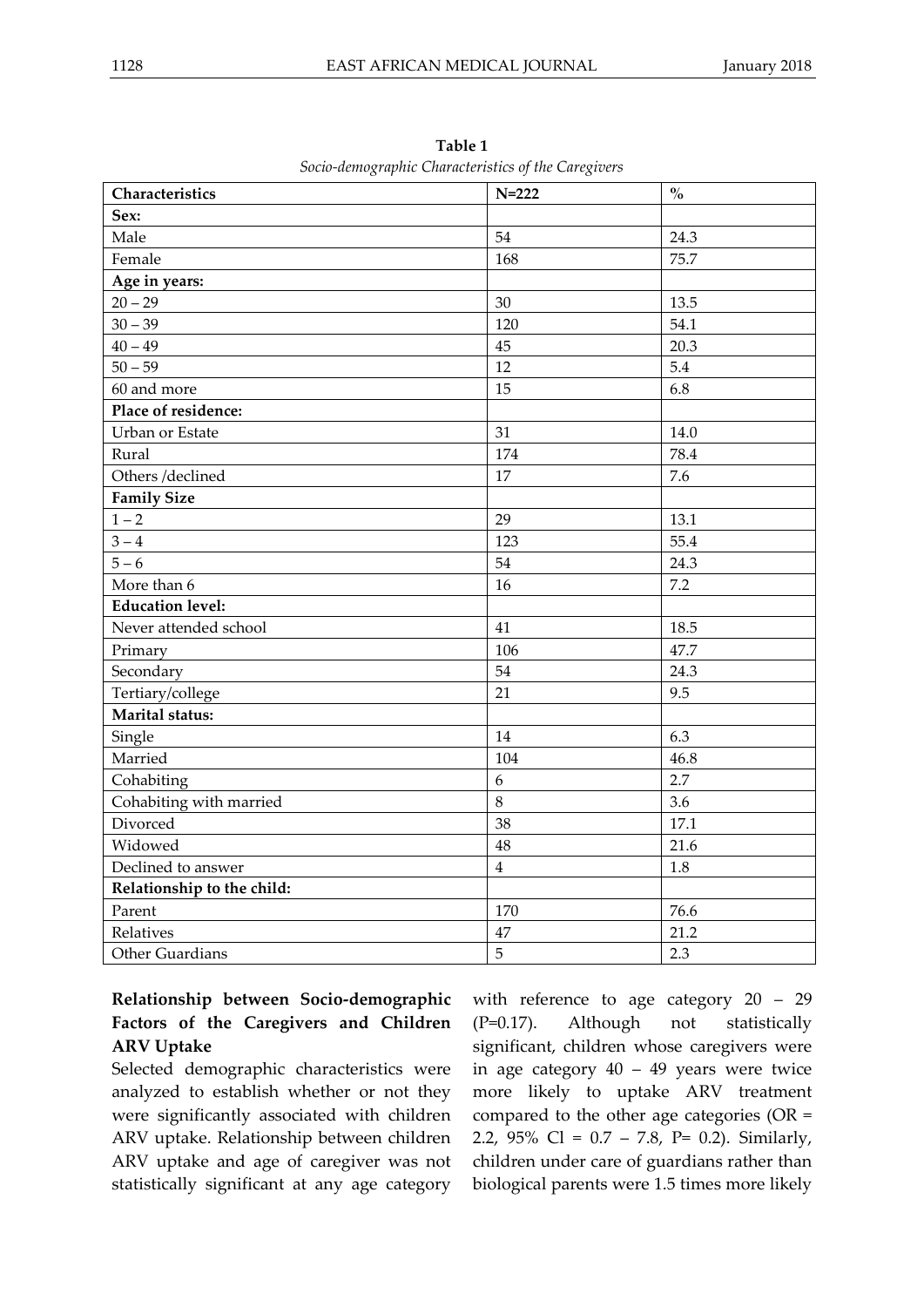to uptake ARVs (OR = 1.5, 95 % Cl =  $0.6 - 3.9$ ,  $P = 0.4$ ).

The ARV uptake was not dependent on age of the Childs caregiver, sex of care giver, educational level of the care giver and the Place of residence. However, children whose family size was >5 were 5 times likely to uptake ARV (35% Verses 11%) than smaller families (OR 5.3, (5% C l= 1.2-24, p- 0.01). Similar results were obtained from caregiver who were married (OR 2.1 95 % C l =1-4.6, P = 0.05) implies that a larger family size and marital status were significantly associated with ARV uptake.

#### **DISCUSSION**

The study of 222 caregivers sought to establish factors associated with low ARV uptake in children aged below 14 years in three selected study sites in Meru North District. Most of the respondents 168 (75.7%) were females with an overall mean age of 38.4 ± 10.3. Though not statistically significant, age remains an important factor in care of HIV infected and exposed children as shown from findings of this study that the higher the age of the caregivers of the child the more they are likely to uptake ARV. This is corroborated by information from various studies (7, 8) that revealed that teenage caregivers were faced by complex problems ranging from family rejection, social stigma, school drop-outs, financial constraints, lack of adequate knowledge on parental care, which significantly complicates care given to the HIV infected child. This is because younger mothers are less likely to attend obstetric and antenatal clinics, where they would be educated on childcare than their older counterparts. The marginal significance noted in relationship between marital status and ARV uptake by the child revealed that a child in a married relation had higher likelihood of ARV uptake compared to those in non-married households.

This is supported by the fact that social support within the family plays an integral role in ensuring that the child gets prompt and adequate medical care. Findings from a study in Thailand indicate that there was a higher probability of child abandonment in cases where there was no family or community support (9).

The findings of this study indicating that a child's age is not significantly associated with ARV uptake are inconsistent with findings by other studies which shows that non-adherence was significantly associated with older child age (10-13). Other studies indicate that children are more adherent when receiving medications from foster parents than biological parents (14, 13,15, 16, 17), this further explains that treatment by biological parents often acts as a reminder of the parents' guilt on their role of the child's acquisition of the HIV infection thereby confounding the non-adherence effect which corroborates findings of study that children under care of relatives/other guardians were 1.5 times more likely to uptake ARVs compared to those under care of biological parents.

Education level of the caregiver though not significantly associated with ARV uptake by children, 106 (47.1%) of caregivers had acquired up to primary education and the likelihood of ARV uptake increased with increase in educational level. According to these findings therefore level of education of caregiver was associated with lower use of health care services including antiretroviral drugs and this agrees with findings by (2, 11, 16) that lack of caregivers knowledge factors are more pronounced in Sub-Saharan Africa further compounding the difficulties of ARV up take among children. This is further supported by the Central Bureau of Statistics (18) that mother's education was a more decisive determinant of child survival than other family characteristics such as husband's occupation and education.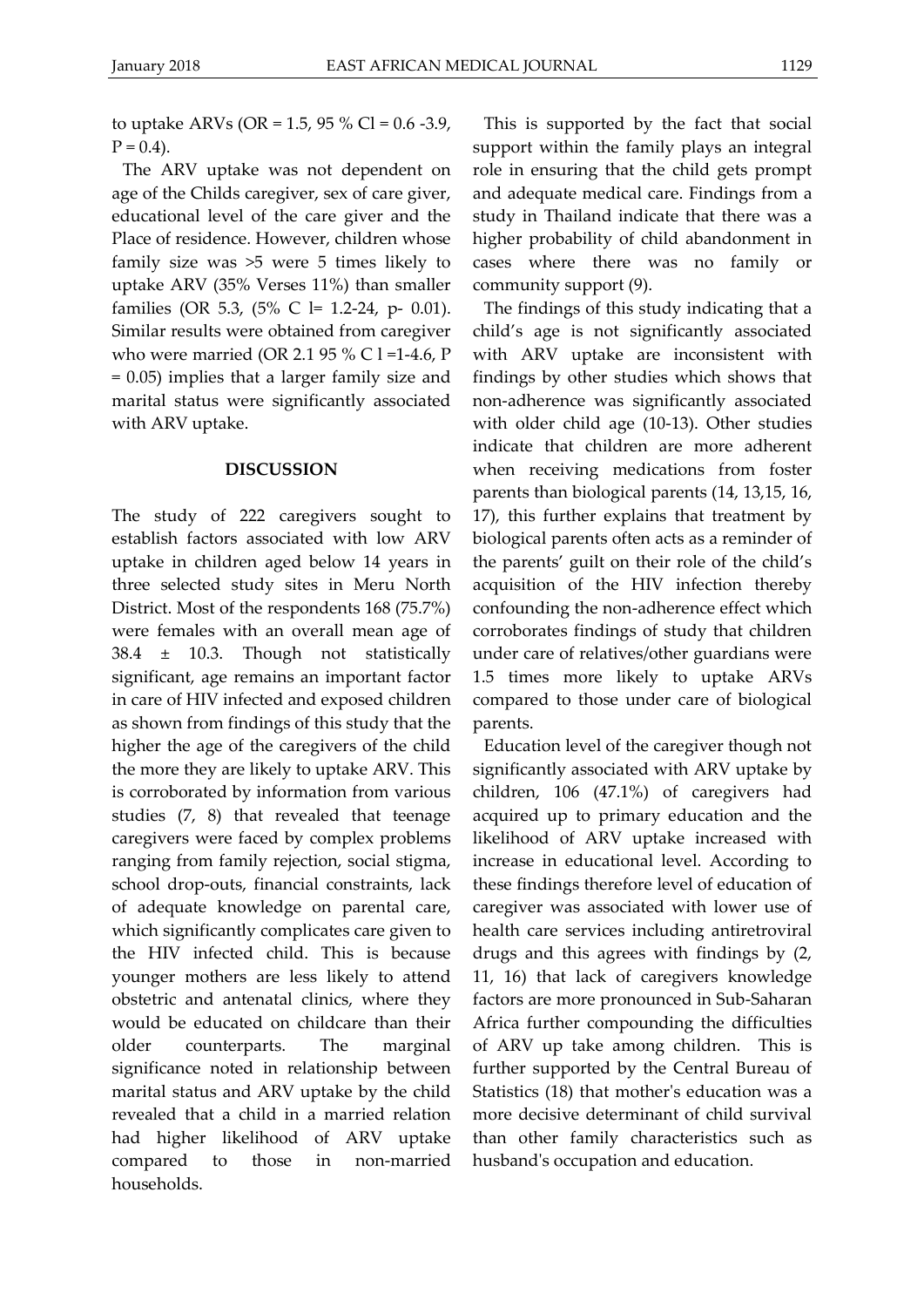Data from socio-economic factors revealed that employment status was inversely related to the uptake of ARVs by children though not consistent with existing findings (18, 19) especially in Sub-Saharan Africa where stable economic status is often associated with improved quality of life, living standards and medical care (20). The inability of most families to obtain medical care including ARV uptake among children is mostly dependent not only on employment, but also the household's monthly income and by extension results from this study indicates that most caregivers 129 (58.1%) lived on less than Kshs. 200.00 per day which is consistent with the Yolanda and others, (21, 20, 22) indicating that most households in Sub-Saharan Africa and Kenya respectively earned less than a dollar per month and which had a direct impact on the ability to afford medical care inclusive of ARV uptake. It is evident from this study that majority of the caregivers spent between Kshs. 140.00 and 200.00 on transport costs alone thereby increasing inaccessibility to anti-retroviral therapy (ART) services. Therefore, there is subsequent increase in financial burden on the family's meager resources with ultimate negative impact on ARV uptake.

This findings conquers with studies by USAID/Population Council and others (23, 20, 24, 25, 26) that resource poor settings present unique challenges to uptake and adherence to ART. The cost of medical care, drugs, and difficulty of making follow-up appointments due to long distances, family responsibilities, and prohibitive cost of transportation adds to challenges of ARV uptake.

Data generated from socio-cultural factors revealed that ARV uptake was not dependent on reaction of house members, socio-support to caregivers, coping strategies and breastfeeding practices. This concurs with findings from other studies which indicates that paediatric antiretroviral

adherence is not related to gender, age, and race, child's caregiver knowledge of HIV status, structural social support, satisfaction with social support, or health status /virologic or immunologic factors (15, 26, 11, 27, 28, and 14). However, there was a significant relationship between ARV uptake and the source of medical advice and advice to take the child for treatment. Those that received medical advice from health workers were 3.7 times more likely to uptake ARV compared to those that received advice from other sources. This is consistent with a qualitative study conducted in Ethiopia, that use of qualified health care providers in addition to appropriate approach and communication to caregivers enhanced ARV uptake and adherence to ART (29). Majority of respondents received negative reaction from both nuclear and extended family members after revealing their child's HIV status. These findings were not significant; it was evident that children whose house members received positive reaction were 1.4 times more likely to take ARV compared to those that had negative reaction, this agrees with a study by (30, 31, 32) that in Kenya, social stigma was identified as a significant impediment to ARV uptake. Generally, care of HIV infected persons is mostly influenced by issues such as discrimination, isolation and disclosure.

### **CONCLUSION**

That majority 168 (75.7%) of the respondents were females and the mean age was found to be 38.4±10.3. ARV uptake was 143 (85%) female, married respondents and respondents whose family size was 3-4 respectively. This is greatly attributed to the fact that most respondents had considerable social support within the family compared to non-married respondents and those who had smaller family size. This fact is supported by the evidence that communal,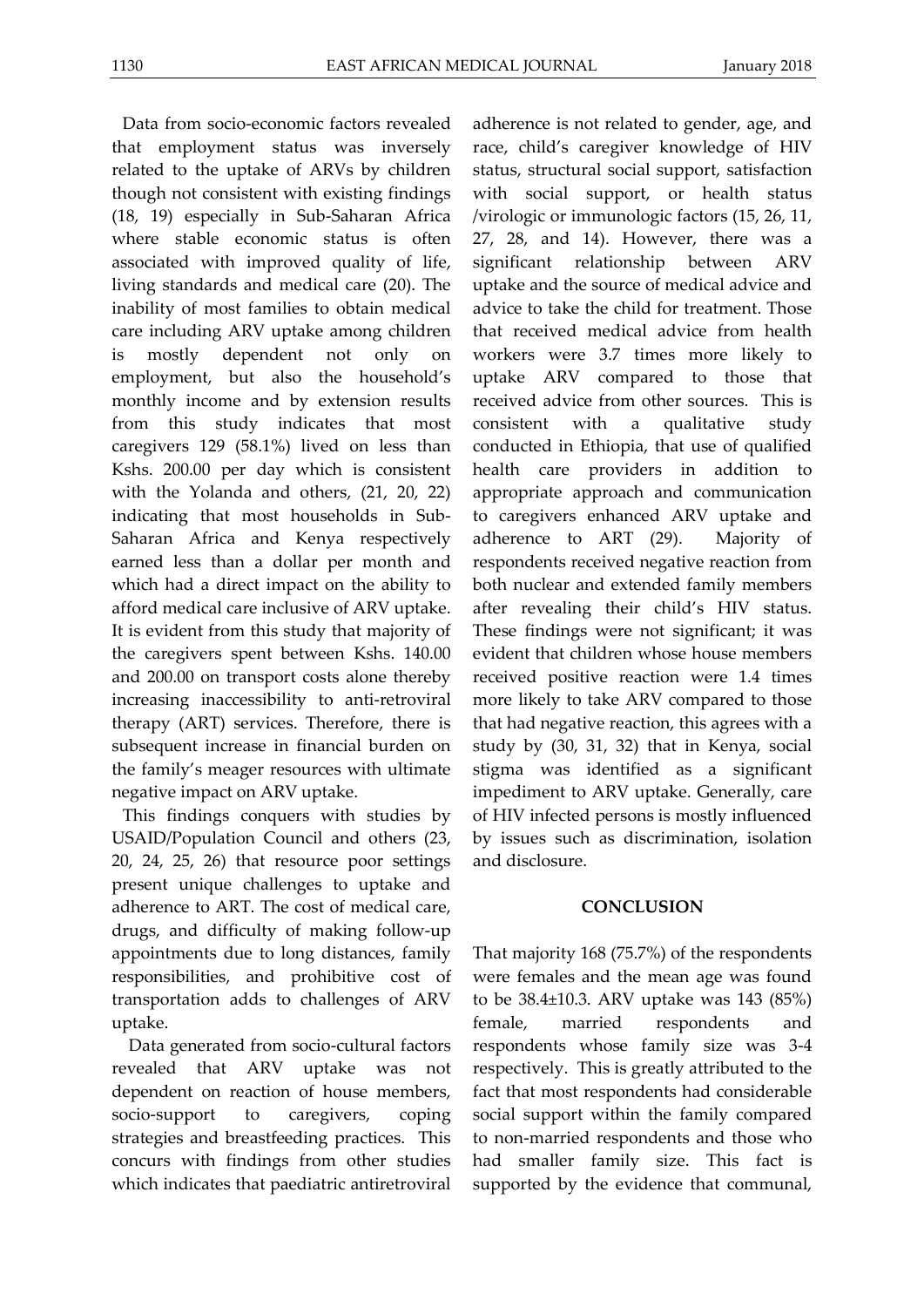medical and family supports for caregivers in addition to sharing of household chores plays a crucial role in ensuring that sick child or family member gets immediate medical care.

Socio-economic factors negatively influences uptake of ARVs by respondents since majority of them earn less than or equal to Kshs. 200 and the amount spent on transport alone is Kshs. 140 – 200 which confirms that most households in Sub-Saharan Africa live below the poverty line earning less than one dollar per day. This hardly sustain the basic necessities of family, further confounding the inaccessibility to medical care including ARV uptake, hence the inverse relationship between employed and non-employed.

That child's relationship to the caregiver impacts both positively and negatively to ARV uptake, uptake of ARV in children with their biological parents appeared to be poor compared to those being taken care of by relatives and other guardians because ARV treatment acts as a constant reminder of the biological parents' "guilt" to the child's acquisition of the HIV infection.

Source of medical advice influences uptake of ARV, with those getting it from healthcare workers having a higher ARV uptake compared to those getting information from other sources, medical advice by health workers to caregiver's increases child caregivers' awareness on HIV infection or exposure hence positively enhancing ARV uptake and adherence.

#### **RECOMMENDATIONS**

Social support groups and community resource persons should be integrated in care and treatment of HIV and AIDS infected and exposed children and this can be incorporated into Comprehensive Care Centre services like the Post-Test Clubs, which has greatly enhanced the uptake and adherence to ART and the reduction of social stigma by family members and the community at large with decentralization of comprehensive care to lowest level is vital to mitigate uptake of ARV.

Disclosure should be encouraged because it significantly reduces stigma and positively impacts on positive living among caregivers of children living with HIV and in turn greatly enhance uptake and adherence of ART in all HIV and AIDS clients with resultant reduction of HIV and AIDS economic burden.

Intensify creation of awareness on the significance of child ARV uptake, available facilities and other ART services offered by health care providers since most people in society have faith and take medical advice from qualified practitioners to reduce stigma and promote family and community support for children living with HIV and AIDS.

#### **ACKNOWLEDGEMENTS**

I would like to thank all the staff at MoH Nyambene region and Maua Methodist Hospital health facilities, particularly Medical officers of Health, DASCOS, Nurses, Clinicians and Community Health workers who assisted in the data collection for this study. I also thank the study subjects from the three study sites for their participation in the study. Last but not the least many thanks goes to Mr Mwangi of CPHR Kemri and Symekher Samwel who provided the valuable technical input to this work.

#### **REFERENCES**

- 1. Gallo, R.C., (2006). A reflection on HIV/AIDS research after 25 years. Retrovirology 3: 72.
- 2. Prebble, E.A and Piwoz, E.G. (2001). Prevention of Mother to Child Transmission of HIV in Africa. Practical guidelines for programmes. UK. London.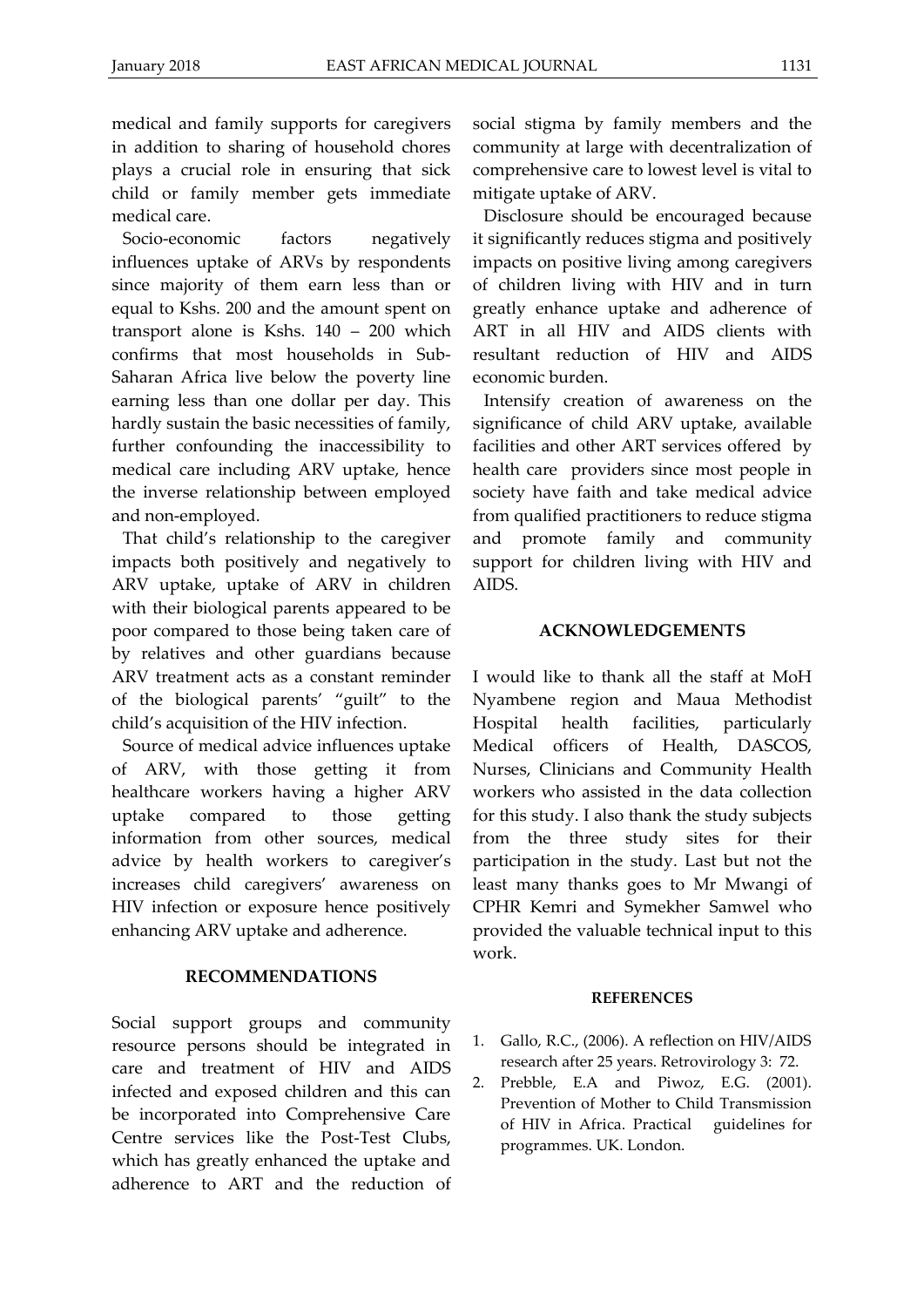- 3. Sherman's, G.G., Stevens, G., Jones S.A., Horsefield, P., and Stevens, W.S., (2005). Women, Children and HIV diagnosis, Dried Blood Spots to improve access to HIV diagnosis and Care in resource limited settings. Oxford press, London.
- 4. Palella, F.J., Delaney, K.M., Moorman, A.C., Loveless, M.O., Fuhrer, J., Satten, G.A., Aschman, D.J., and Holmberg, S.D., (1998). "Declining morbidity and mortality among patients with advanced human immunodeficiency virus infection. HIV Outpatient Study Investigators". New England journal of Medicine 338 (13): 853– 860.
- 5. UNICEF/UNAIDS, (2005). A call to action, Children, the missing face of AIDS. New York (USA): UNICEF;2005.Availablefrom:http://www.uni cef.org/uniteforchildren/files/U77HIV\_letter. Accessed 15th April 2008.
- 6. Bell, C., Devarajan, S., and Gersbach, H., (2003). The long-run economic costs of AIDS: theory and an application to South Africa. World Bank Policy Research Working Paper No. 3152.
- 7. UNICEF, (2004). "Global Consultation: Reaching Out to Children in the WHO "3 by 5" Initiative: Pediatric Care and Treatment," September 2-3, New York.
- 8. ICW. (2001). ICW News Issue 19, London:
- 9. Janjaroen, W.S. and Khamman, S., (2000). Perinatal AIDS Mortality and Orphanhood in the Aftermath of the Successful Control of the HIV Epidemics: the Case of Thailand. In: Cornia G A, editor. AIDS, public policy and child wellbeing. Firenze (Italia): UNICEF Innocenti Centre; 2000.
- 10. Koech, E., (2006). Current status of ART in Kenya, Concretizing Pediatrics, Adolescent and Adult ART Scale-up: 4th National Consultative Conference on Antiretroviral Treatment, Nairobi.
- 11. Mellins, C.A., Brackis-Cott, E., Doleszal, C., Abrams, E.J. (2004). The role of psychosocial and family factors in adherence to antiretroviral treatment in human immunodeficiency virus-infected children. Pediatric Infectious Diseases Journal 2004; 23:1035–1041.
- 12. Simoni, J.M., Arianna, M., Erin M., Michelle N., and Penelope, A., (2007). Management Systematic Review with Recommendations for Research and Clinical Adherence to Antiretroviral Therapy for Pediatric HIV Infection: journal of the American Academy of Pediatrics. 10.1542/peds.
- 13. NACC (National AIDS Control Council Kenya)., (2008). UNGASS 2008 Country Report for Kenya. NACC, Nairobi.
- 14. Van Dyke, R.B., Lee, S., Johnson, G.M., Wiznia, A., Mohan, K., Stanley, .K., Morse, E.V., Krogstad, P.A., and Nachman, S.; (2002). Reported adherence as a determinant of response to highly active antiretroviral therapy in children who have human immunodeficiency virus infection. Pediatrics.; 109 (4).
- 15. Giacomet, V., Albano, F., Starace, F., de Franciscis, A., Giaquinto, A., Castelli. G. G., Bruzzese, E., Gabiano, C., Galli, L., Viganò, A., Caselli, D. and Guarino, A., (2003) Adherence to antiretroviral therapy and its determinants in children with human immunodeficiency virus infection: a multicentre, national study. Acta Paediatrica. 92: 1398 – 1402.
- 16. Wrubel, J., Markowitz, J.T., Richards, T. A., Prakke, H., Acree, M., and Folkman, S., (2005). Pediatric adherence: perspectives of mothers of children with HIV. Social Science Medicine. 61:2423–2433.
- 17. Ofori-Mante, J., Kaul, A., and Rigaud, M., (2007). Natural history of HIV infected pediatric long-term or slow progressor population after the first decade of life. Pediatric Infectious Diseases Journal 26:217– 220.
- 18. C.B.S (Kenya), MoH (Kenya) and ORC Macro., (2004) Kenya Demographic Health Survey 2003. Calverton, Maryland: CBS, MoH, and ORC Macro.
- 19. Weigel, R., Makwiza I., Nyirenda J., Chiunguzeni, D., Phiri, S., and Theobald, S., (2009). Supporting children to adhere to antiretroviral therapy in urban Malawi: multi method insights: BMC Pediatrics, 9:45 doi: 10. 1186/1471-2431-9-45 .available from: http://www.biomedcentral.com.